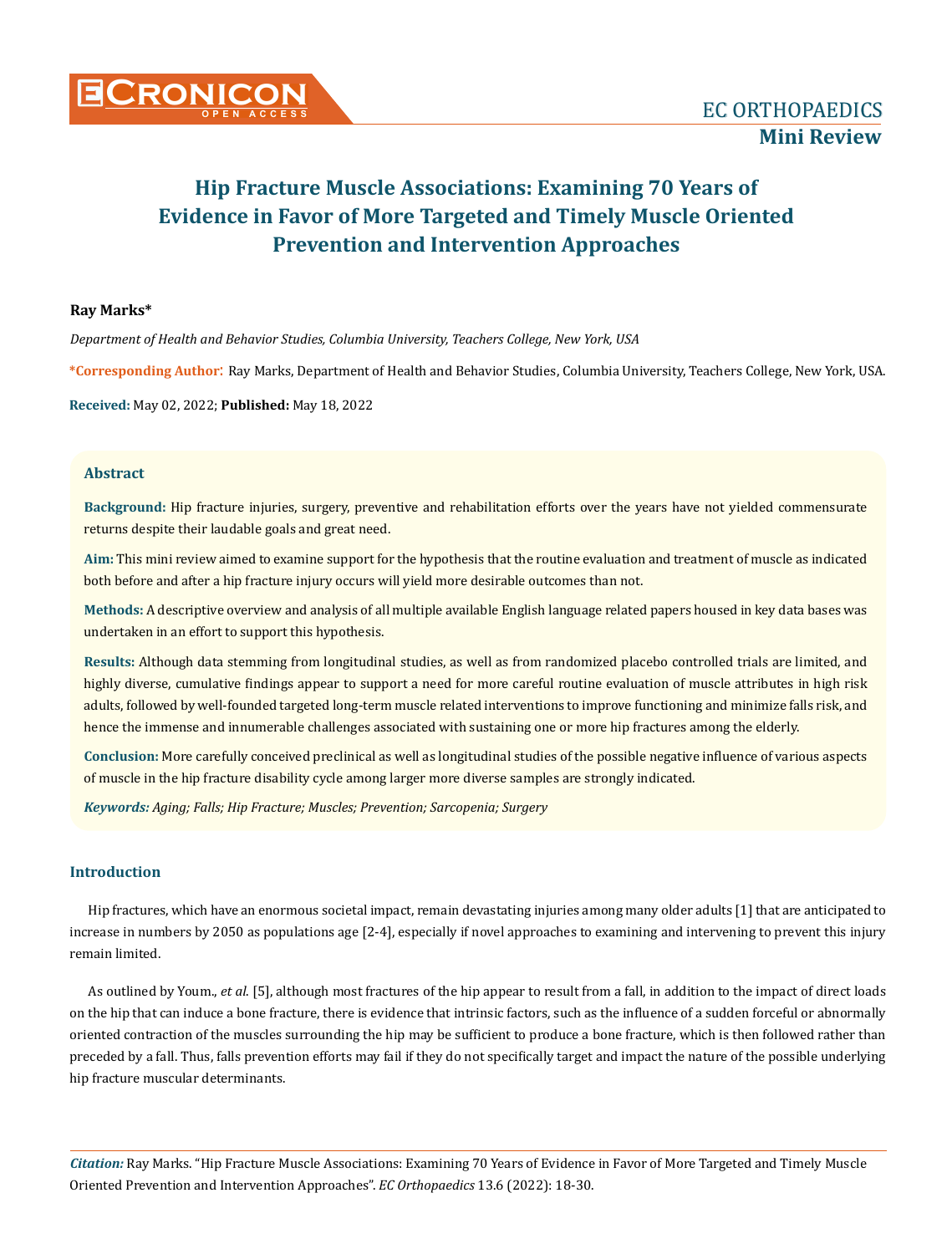As well, it can be expected that the presence of an age or any underlying medical condition associated with a possible progressive loss of muscle mass and strength, as well as associated decreases in the neural drive to the hip, knee or ankle muscles in particular, as well as anticipated muscle mass declines post-surgery due to immobility and pain, may set the stage for a persistent cycle of poor bone health and vulnerability towards incurring one or more bone fractures.

In addition, this aforementioned possible cycle of adverse events which can be expected to foster unwanted delays in recovery post hip fracture surgery can predictably heighten a situation for secondary falls and further bone fractures if the underlying factors influencing this state are overlooked or treated sub optimally. Malkov., *et al.* [6] further state that mid-thigh cross-sectional muscle area declines, decreases in muscle attenuation properties, and a greater degree of trochanteric soft tissue thickness can independently raise the risk for a hip fracture, and a worse than desired state post hip fracture surgery, especially in the presence of suboptimal nutrition [2].

Cummings., *et al*. [7] who argued that neither age-related osteoporosis nor the increasing incidence of falls with age sufficiently explains the exponential increase in the incidence of hip fracture with aging showed age declines in muscle mass and its possible impact on bone strength and protection should not be overlooked.

As per figure 1, we would argue that multiple age associated alterations in muscle function and structure may indeed pose undue burdens on increasing numbers of individuals as well as society if not assessed and treated in a timely way, including the generation of suboptimal bone health, physical activity limitations, falls, one or more hip fracture injuries and poor hip fracture recovery trajectories, increased mortality, and a high risk of institutionalization [8].



*Figure 1: Schematic representation of interaction of age related muscle mass determinants and muscle dysfunction as regards falls and hip fracture risk that can induce -muscle atrophy-neural changes -decreased aerobic capacity/strength-weight gain/increased muscle fat mass.*

#### **Rationale**

Current options to promote a high life quality and prevent hip fracture injuries, along with efforts currently applied to enhance the degree of functionality among older hip fracture surgical survivors remain limited and suboptimal at best, despite years of study.

However, aging, a state frequently accompanied by many health challenges, as well as by an intrinsic and progressive decline in muscle mass and strength, a condition known as sarcopenia that may not be inevitable, appears to expose the affected older adult to the increased

*Citation:* Ray Marks. "Hip Fracture Muscle Associations: Examining 70 Years of Evidence in Favor of More Targeted and Timely Muscle Oriented Prevention and Intervention Approaches". *EC Orthopaedics* 13.6 (2022): 18-30.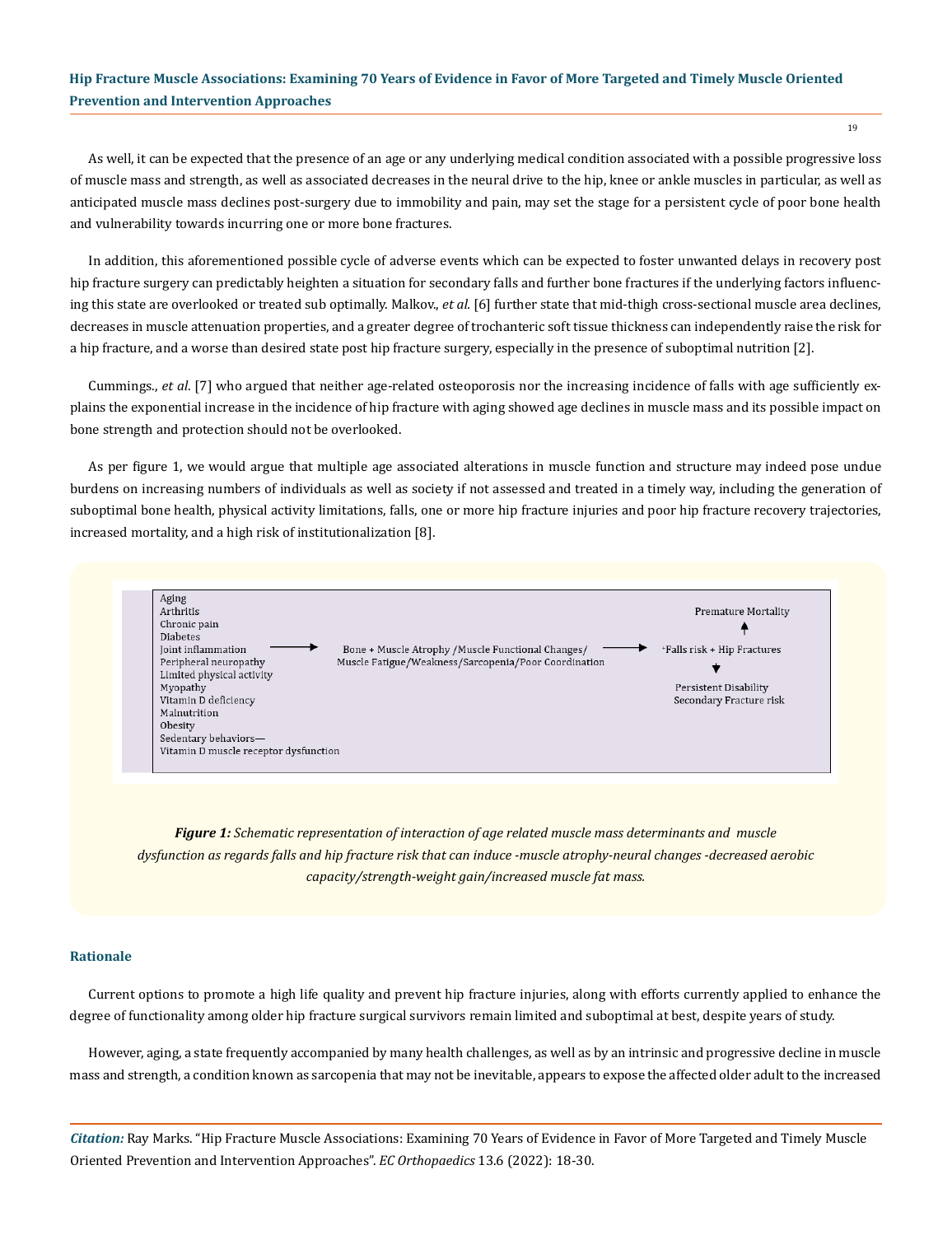risk of long term disability in the event muscles fail to protect the hip joint or exert abnormal forces on this joint that can lead to a hip fracture [9]. Research also suggests that this set of ideas is not just theoretical because sarcopenia, a condition that may be impacted by serum concentrations of the C-terminal fragment of agrin, a component of the neuromuscular junction involved in movement control is found to be elevated in older community-dwellers with sarcopenia and hip fractures [10]. It is possible this process, among others, which can possibly serve as a marker for muscle wasting, can further impair the ability of skeletal muscle to generate an adequate amount of force, carry out weight bearing activities efficiently, or impair the timing of protective reflexes and hence the ability to recover one's stable posture and to prevent a fall and fall-related injuries in the elderly [9].

Cummings., *et al*. [7] proposed that in order for a fall to cause a hip fracture: (a) the faller must be oriented in a way so as to impact the hip; (b) protective responses to combat injury must fail; (c) local soft tissues that can absorb energy may fail, and (d) the residual energy of the fall must exceed the strength of the hip joint bone mass. Since all of these events may be prevail in the context of aging, an exponential rise in the risk of hip fracture with advancing age is highly probable if this array of possible reversible situations is not addressed in a timely way. However, although this model suggests a combination of measurements of neuromuscular function and of bone strength may help to mitigate the risk of hip fractures and their often times dire consequences, is there any robust evidence to support such an effort? This seems imperative to examine if indeed it can answer some of the present unknowns that appear to remain unaffected by current surgical and pharmacologic approaches designed to prevent hip fracture disability because according to Calveri., *et al*. [2] among the factors that may markedly impact the clinical outcome of hip-fractured elderly, the age-related loss of muscle mass and function (sarcopenia) emerges as a most serious candidate, along with being associated with poor functional recovery outcomes following hip fracture surgery.

#### **Aims**

This mini review examines if there is indeed more need to explore a role for muscle in the pathogenesis and recovery of hip fracture injuries, a topic that has received attention, but where little objective progress has been made over time.

#### **Methods**

Available data located in PUBMED, were initially searched as this data base houses a majority of the most salient peer reviewed journals in the medical field. Other sites explored were Scopus, Web of Science, Science Direct, and Google Scholar. In all cases, clinical trials that did not focus on examining muscle in the context of definitive hip fracture injuries as incurred by the elderly, those that were implemented in laboratory settings or in animal models, those that were pilot or intervention studies, study proposals, and studies that examined artificial muscle building approaches, plus those articles discussing hip osteoarthritis rather than hip fractures were deemed ineligible for addressing the topic of specific current topic of interest. Since very similar publications exist, regardless of data base reviewed, no differentiation was currently made in terms of the nature of the muscle-associated conclusions reached in the available studies selected for review, and all muscle associated articles, regardless of research design were deemed acceptable if they discussed femoral neck or intertrochanteric fractures. In keeping with the exploratory nature of the paper, the review approach adopted was largely a narrative one, and an attempt was made to simplify and tabulate themes of importance. This paper specifically stresses the overlapping factors of muscle related factors and their independent or contributory role to hip fracture injuries and their overall recovery rates and extent, and does not discuss the other multiple independent or associated hip fracture determinants or any cognitive correlates to any degree.

#### **Results**

#### **General observations**

As identified by a scan of the prevailing data base housed across time in PUBMED, the world's largest medical repository, and detailing various aspects of the topic of hip fractures that stress why hip fractures are serious life threatening health conditions, plus more specific

*Citation:* Ray Marks. "Hip Fracture Muscle Associations: Examining 70 Years of Evidence in Favor of More Targeted and Timely Muscle Oriented Prevention and Intervention Approaches". *EC Orthopaedics* 13.6 (2022): 18-30.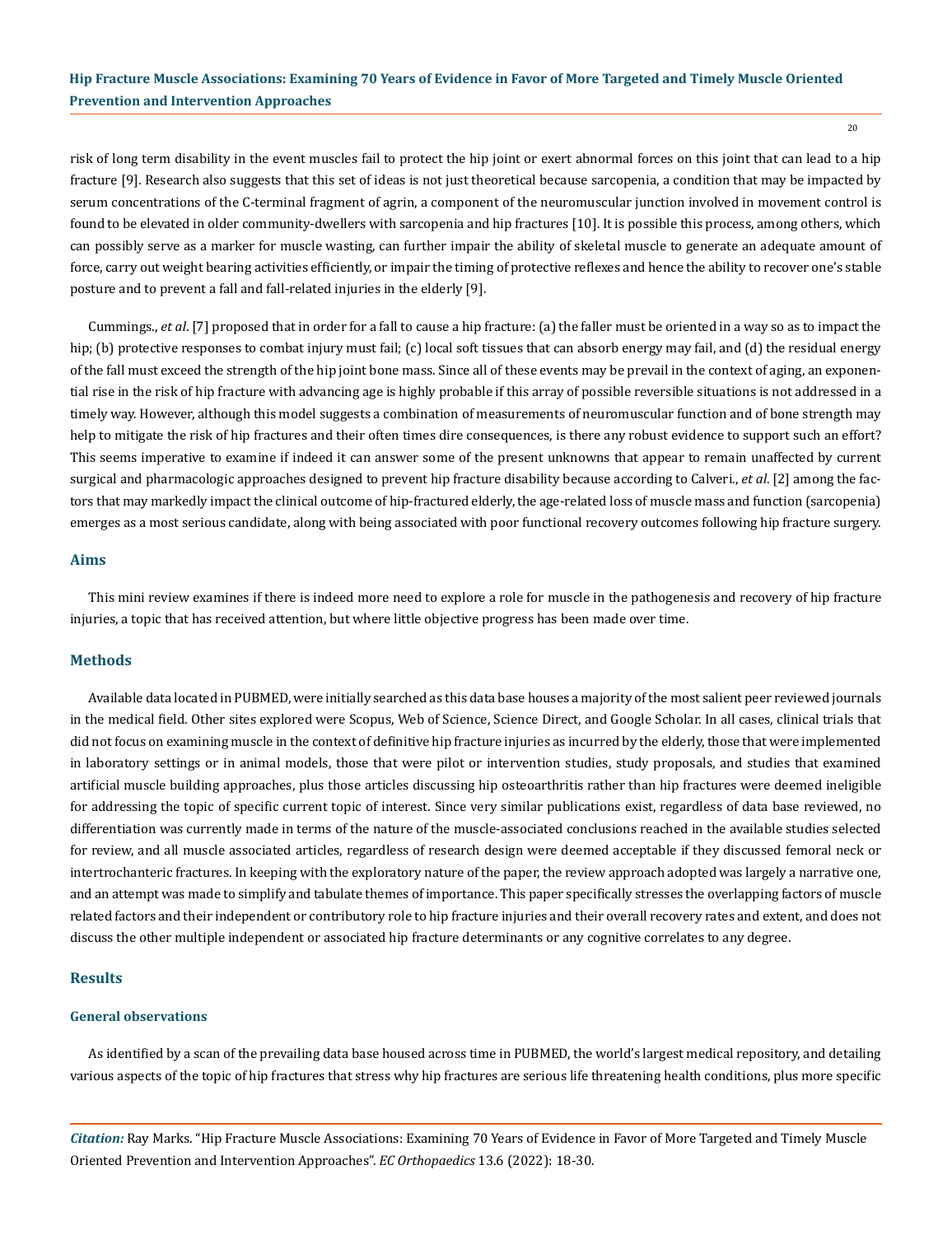muscle related attributes, as shown in table 1 the numbers of articles on muscle as a whole, are proportionately quite limited. At the same time, although considerable time and attention has been devoted to the importance of exercise as a primary, secondary and tertiary preventive approach, with 1706 exercise associated listed studies, the precise association between muscle- the target of exercise, has clearly attracted less attention as shown below. Topics included in the various muscle categories also tended to vary widely from aspects of muscle thickness, muscle adiposity and muscle degeneration to aspects of fostering muscle nutrition, muscle and physical performance, muscle and falls risk, muscle and rehabilitation post hip fracture, and effects of smoking on muscle function.

| <b>Key Search Terms Applied</b>             | <b>Numbers of Associated Citations*</b> |
|---------------------------------------------|-----------------------------------------|
| <b>Hip Fractures</b>                        | 42.963                                  |
| <b>Hip Fractures and Disability</b>         | 1213                                    |
| <b>Hip Fractures and Muscle</b>             | 1464                                    |
| Hip Fractures and Muscle Strength           | 535                                     |
| Hip Fractures and Muscle Dysfunction        | 395                                     |
| Hip Fractures and Sarcopenia                | 322                                     |
| Hip Fractures and Muscle Atrophy            | 185                                     |
| Hip Fractures and Proprioception            | 188                                     |
| <b>Hip Fractures and Quadriceps Muscles</b> | 64                                      |
| Hip Fractures and Muscle Inflammation       | 60                                      |
| <b>Hip Fractures and Gluteal Muscles</b>    | 51                                      |

*Table 1: Selected PUBMED listings in the context of hip fractures and muscle posted as of January 1 1953-April 30 2022 showing limited attention in this realm, compared to overall level of interest.*

Terms used in the literature to identify aspects of muscle structure and function that have been studied in hip fracture cohorts include, but are not limited to, the terms: muscle quality, muscle endurance, muscle mass, muscle strength, muscle force, peak muscle force, muscle power, muscle atrophy, muscle recovery, muscle asymmetry, muscle performance, and muscle metabolism.

In sum, among those published data reviewed, no consistent theme, low numbers of reports, and design variations are clearly more common than not, and thus precluded an effective estimation of the quality and specific implications of the research.

# **Selected noteworthy study findings**

Several important findings that warrant attention in our view are summarized below in Box 1 and table 2 and the following narrative discourse.

| <b>Authors</b>           | <b>Results</b>                                                                                                                                                                                                                                                                                                                                                                                                                                                                                            | <b>Conclusion</b>                                                                                                                                                                            |
|--------------------------|-----------------------------------------------------------------------------------------------------------------------------------------------------------------------------------------------------------------------------------------------------------------------------------------------------------------------------------------------------------------------------------------------------------------------------------------------------------------------------------------------------------|----------------------------------------------------------------------------------------------------------------------------------------------------------------------------------------------|
| Aniansson et<br>al. [17] | There was a more advanced reduction in muscle fiber size in<br>the vastus lateralis, especially in the fast twitch fiber population<br>compared to healthy subjects where the proportions of slow<br>twitch and fast twitch fibers remained the same<br>Well-maintained, enzymatic metabolic capacity, moderate neu-<br>ropathic changes, and absence of myopathic changes indicate<br>that the quality of the muscle tissue is relatively well preserved,<br>even in elderly patients with hip fractures | Muscle fiber atrophy and weak-<br>ness in muscle strength may<br>be attributable in part to a low<br>physical activity and are pos-<br>sibly reversible with exercise in<br>some individuals |
| Malkov et al.<br>[6]     | Researchers found that decreased subcutaneous fat, measures<br>of thigh muscle attenuation, and appendicular lean mass by<br>height squared were associated with fracture risk in men<br>In a similar model for women, only decreases in subcutaneous<br>fat and muscle cross sectional area were associated with hip<br>fracture risk                                                                                                                                                                    | Dexa-derived subcutaneous<br>fat thickness assessments are<br>strong markers for hip fracture<br>risk in both men and women                                                                  |
| Bouten et al.<br>$[18]$  | In older adults with hip fractures, there were computerized to-<br>mographic findings of decreased thoracic paravertebral muscle<br>size<br>Muscle attenuation variables were associated with decreases in<br>overall hip fracture survival                                                                                                                                                                                                                                                               | Spinal muscles should not be<br>overlooked as hip fracture<br>mediators                                                                                                                      |
| Chi et al. [19]          | Gluteus medius and minimus tendon pathology and muscle at-<br>rophy increase with advancing age with progression of tendino-<br>sis to low-grade tendon tears to high-grade tendon tears                                                                                                                                                                                                                                                                                                                  | There is an associated pro-<br>gression in atrophy of these<br>muscles, which may be impor-<br>tant in fall-related hip fractures                                                            |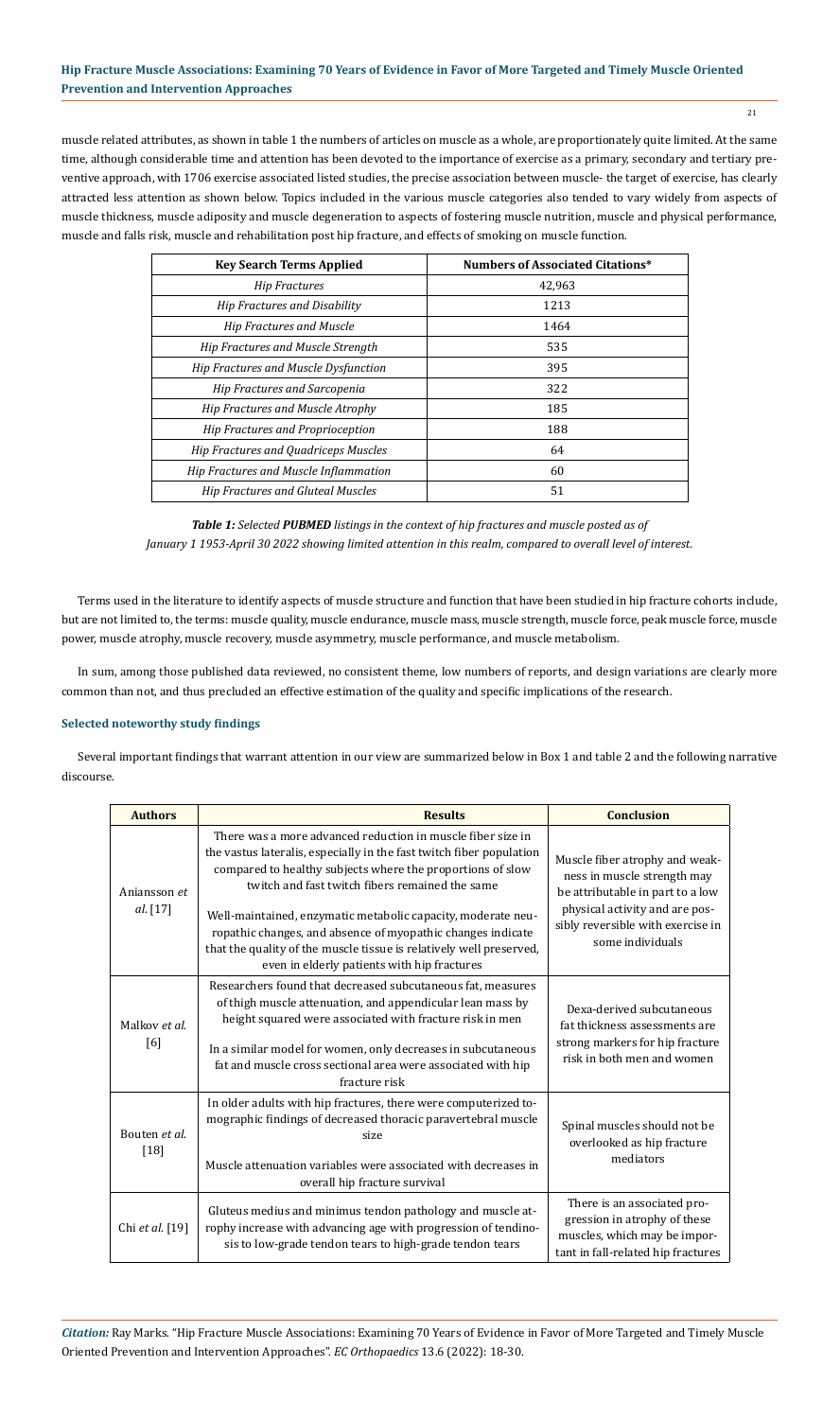| Erinc et al.<br>[20]      | Subjects with hip fractures showed trends towards lower hip<br>muscle cross sectional areas and greater fatty infiltration of the<br>musculature than controls                            | Muscle atrophy and fat infiltra-<br>tion impact hip fracture risk                                                                              |
|---------------------------|-------------------------------------------------------------------------------------------------------------------------------------------------------------------------------------------|------------------------------------------------------------------------------------------------------------------------------------------------|
| Kramer et al.<br>$[11]$   | Elderly female hip fracture patients show extensive Type II<br>muscle fiber atrophy when compared with healthy young or<br>age-matched healthy elderly controls                           | Type II muscle fiber atrophy<br>in the elderly is an important<br>hallmark of sarcopenia and may<br>predispose to falls and (hip)<br>fractures |
| Leboff et al.<br>[21]     | Women with extremely low vitamin D levels had reduced lower<br>extremity muscle function and increased falls 1 year later                                                                 | Vitamin D sufficiency after a hip<br>fracture may improve function<br>and reduce falls                                                         |
| Terraciano et<br>al. [22] | Osteoporosis is associated with a preferential type II muscle<br>fiber atrophy, which correlates with bone mineral density and<br>reduced levels of Akt, a major regulator of muscle mass | Muscle mass and fiber type are<br>possible hip fracture correlates                                                                             |

*Table 2: Key findings from a scan of salient articles examining muscle sources of hip fracture pathology.*

|   | Anxiety and depression               |
|---|--------------------------------------|
|   | Asymmetrical muscle deficits         |
| ш | Bone loss                            |
| ш | Fear of falling                      |
| п | Frailty                              |
| ▬ | Functional task difficulties         |
| ▬ | Increased falls risk                 |
| ш | Lack of energy                       |
| ш | Limited joint mobility               |
| п | Loss of independence                 |
| ▬ | Muscle fatigue                       |
| ▬ | Muscle weakness                      |
| ■ | Pain and discomfort                  |
| ▬ | Poor balance                         |
| ш | Reduced life quality                 |
| ▬ | Significant impairments in self-care |
| ▬ | Sleep disturbances                   |
| п | Reduced ability to work, socialize   |
|   | Walking difficulties                 |
|   |                                      |

*Box 1: Selected problems that may persist on return of the older hip fracture individual adult to the community for up to two years among survivors [Source: 3, 11-16].*

In addition to the abovementioned novel findings in table 2, other noteworthy observations that have emerged over time are highlighted in this next section as follows.

First, it does appear that there is an association between the status of muscle mass, and osteoporosis attributes, and the risk of fracturing a hip that may implicate both a loss of muscle mass and optimal overall mobility and functional ability [23]. Marzetti., *et al*. [10]

*Citation:* Ray Marks. "Hip Fracture Muscle Associations: Examining 70 Years of Evidence in Favor of More Targeted and Timely Muscle Oriented Prevention and Intervention Approaches". *EC Orthopaedics* 13.6 (2022): 18-30.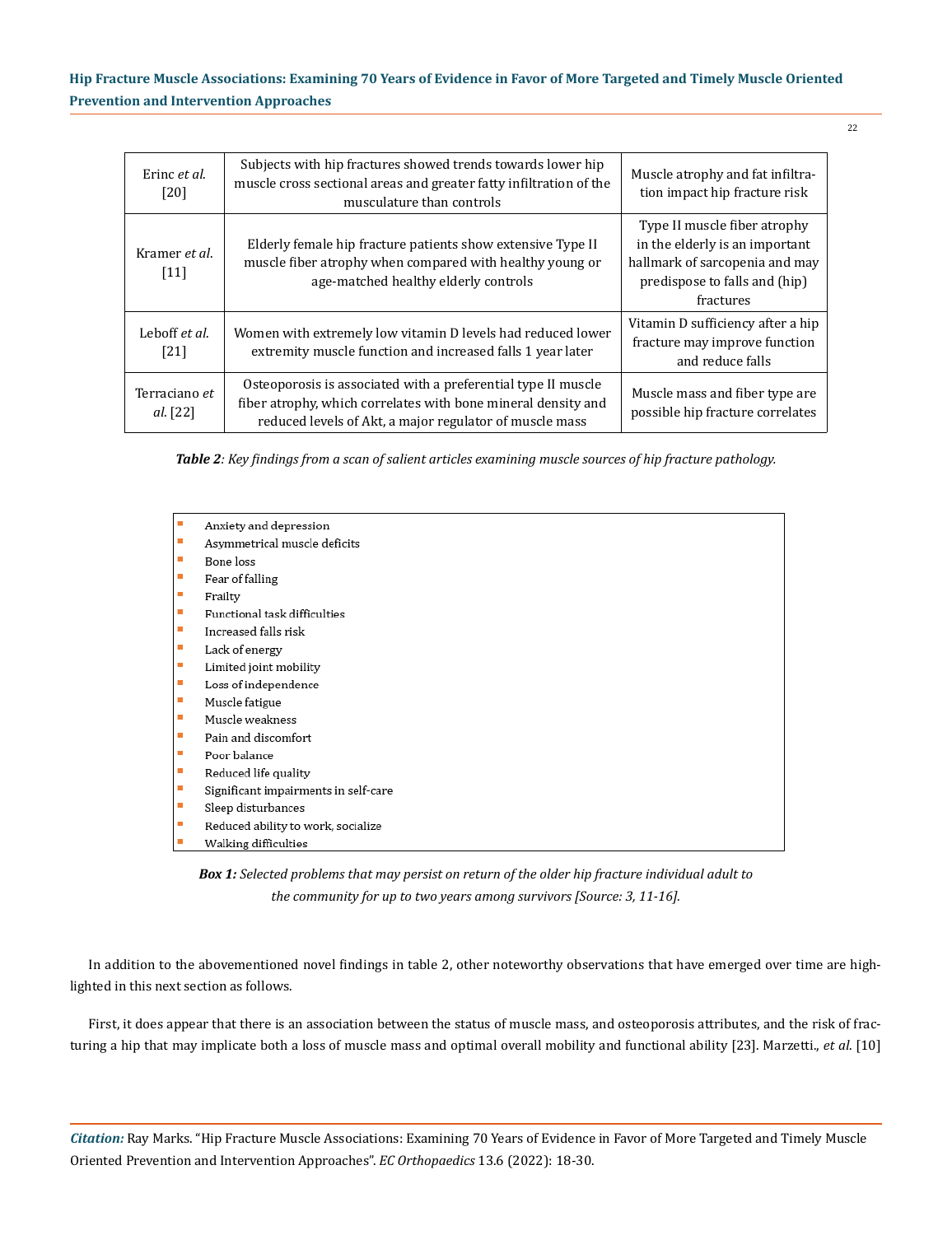similarly note that the presence of sarcopenia or muscle mass declines with age is noteworthy because it clearly predicts a poor prognosis among older hip fracture cases, including a possible ongoing deterioration of muscle function, muscle composition, muscle aerobic capacity and metabolism, muscle fatty infiltration, insulin resistance, fibrosis and neural activation [24,25] even if it not causal. Additional research reveals that although disputed by Aniansson., *et al*. [17], elderly patients with hip fracture may indeed exhibit muscle metabolic alterations that may contribute to neuromuscular impairments that lead to hip fractures as well as possible attrition of bone [24], even though these may be amenable to therapy [26]. Another factor of note is muscle weakness by virtue of the idea that the presence of weak muscles heightens fracture risk because this potentially decreases the force required to fracture a hip [27]. As well, as mentioned above the surrounding muscle mass may be compromised and fail to provide adequate protection to the hip joint [28] or be too slow to protect the underlying bone [29]. The fatty degeneration of the gluteal minimus hip muscle may also predict a lower level of pelvic stability, plus a higher chance of falling and fracturing a hip [16].

Having low levels of muscle strength also increases the chances of sustaining a hip fracture [30], because this can hasten bone demineralization that leads to osteoporosis-a key risk factor for fracturing a hip [31]. Muscular factors also impact fall risk and mode of falling that often leads to hip fracture injuries [32]. Not surprisingly, an increased risk of falling and sustaining a hip fracture has been specifically noted in association with muscular impairments [33] at the hip and knee [34], poor ankle strength [35], and gluteus medius/minimus muscle density and size ratios [36].

Indeed, the role of muscle related aberrations of the lower limb, are increasingly evident possibly sufficiently crucial variables in explaining or contributing to hip fracture risk in the older adult as outlined by Wilson., *et al.* [37] who found the inability of an individual to lift a mass of 10 lbs (4.5 kg), was significantly associated with having an increased risk of incurring a hip risk. The extent of muscle density at a fractured hip site may also predict hip bone mineral density and the risk of a future second hip fracture [36].

Other observations indicate that in addition to the possible presence of adverse alterations in the bone mineral density and geometry of the proximal femur, the amount of adipose tissue of the upper thigh and the distribution of fat cells in these muscles appear significantly associated with the presence of an acute hip fracture [38], as well as influencing hip fracture outcomes in men [39]. The possibility has also been raised of the presence of possible damage to the actual vitamin D muscle receptor, and myocyte itself, which if present, is expected to foster sarcopenia and with this possibly greatly impede hip fracture recovery processes and reduced longevity post hip fracture [40,41].

Unsurprisingly hip fracture cases do appear to exhibit a high prevalence of having a lower than desirable muscle mass, as well as lower handgrip strength and sarcopenia [16,42], that can predictably foster a high susceptibility to future falls and possible hospital readmissions with surgical complications or secondary hip fractures. Pham., *et al*. [43] indicate that muscle weakness is indeed an independent determinant of fracture risk in men, and one that may negatively impact muscle-bone interactions and that should be further investigated in future studies. In addition, concerted efforts to specifically strengthen the hip abductor muscles, as well as overall muscle strength capacity is said to secure more effective hip bone protection, as well as functional outcomes than not [44-46], especially among frail malnourished older adults [47-50].

A further small body of research specifically points to a role for muscle asymmetries from side to side as both a possible pathogenic or contributory factor to hip fractures, as well as one requiring very insightful intervention approaches. For example, several authors report asymmetrical muscle strength recovery processes. While possibly consistent with the effect of disuse and inflammation in the affected limb along with training effects in the unaffected limb due to the favoring of this leg with ambulation during the post fracture period or differences between limb strength from side to side with aging [51], as well as conditions such as unilateral hip or knee osteoarthritis for example, the presence of persistent muscle strength asymmetries can predictably be expected to increase the risk of incurring an injurious fall and subsequent fracture [52,53], while posing various functional challenges that limit independence and possible bone protection

*Citation:* Ray Marks. "Hip Fracture Muscle Associations: Examining 70 Years of Evidence in Favor of More Targeted and Timely Muscle Oriented Prevention and Intervention Approaches". *EC Orthopaedics* 13.6 (2022): 18-30.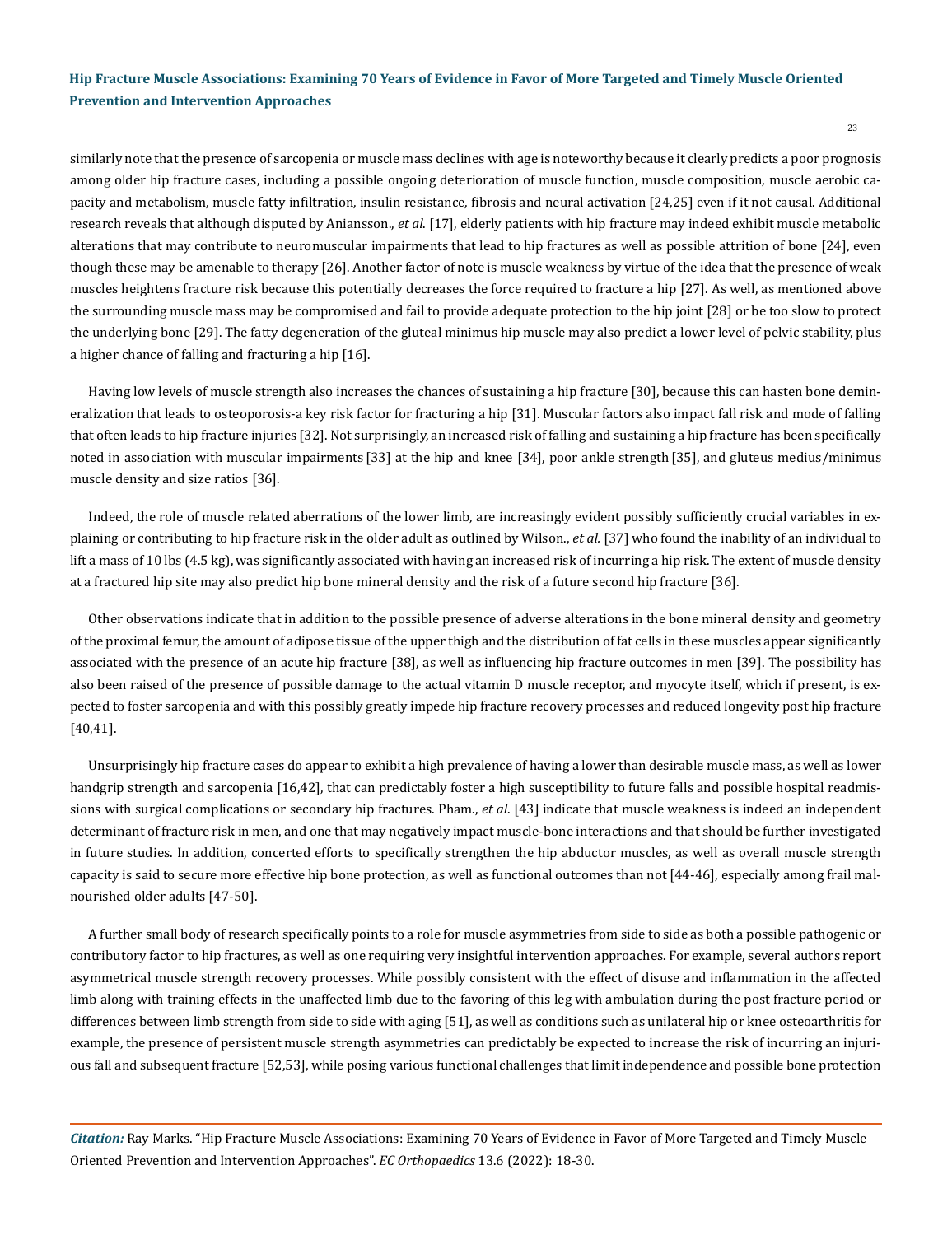even if muscle mass is not implicated [15,47,54-58]. As well, uncovering the sources of asymmetry may be key in this regard, for example, if these stem from asymmetrical vestibular deficits and a loss of vibration sense in the operated limb, this possibility should not be overlooked as one that can have considerable influence on the risk of falling and the sustaining of one or more hip fracture injuries in affected older adults [59].

In this regard, commonly recommended interventions for mitigating against hip fractures of: exercise, diet, and falls prevention education [60] must surely fail if they are not based on a systematic analysis of the specific muscular state and attributes of the individual in question. According to Chen., *et al*. [61] a very careful evaluation of the individual may not only help to develop more sound intervention plans, but with this there is a greater chance of averting any possible excess loss of muscle mass or persistently abnormal movement strategies that can greatly impair the attainment of the desired functional goals or markedly slow the functional recovery processes after surgery. In particular, the concept of targeted and tailored muscle interventions in this regard is strongly supported [62,63].

#### **Discussion**

Hip fractures, which are commonly highly debilitating injuries affecting many older adults in all parts of the world, continue to perpetuate tremendously costly public health medical and social costs, despite years of study and efforts to avert this injury. Unlike many health conditions affecting older adults, and where treatment can help to restore well being, once a hip fracture has occurred multiple challenges remain, including premature death, as well as the risk of sustaining further hip fractures, either on the same side or the opposite side. Thus, several notable researchers have concluded that the injury demands more be done to prevent it, rather than focusing solely on intervening to optimize the post hip fracture injury state [64].

This current mini-review was undertaken to examine what we know about possible muscle specific attributes that may predate or emerge consequent to hip fracture surgery that might be amenable to change, regardless of age, but when damaged, or atrophied, may heighten the risk for falling, as well as sarcopenia, while compromising hip fracture surgical recovery processes markedly and progressively [64].

To this end, this present review, while not encompassing all articles in the field, summarizes what appears to be the most pertinent data from the available peer reviewed literature that has examined the nature of the status of muscles at the spine, hip or knee and ankle as possible causal factors related to hip fractures or as factors mediating outcomes of surgery and related rehabilitation programs. A topic not often detailed or explored in the related literature, when compared to other topics (see Table 1), a role for various muscle properties, as well as muscle mass and function was sought.

In this regard, one can safely say, there is almost uniform consensus that muscular factors are likely to have high potential in this regard to advance the field significantly [eg., 65-67; Table 2). On the other hand, a retrospective analysis of hip fracture patients with and without muscle atrophy/weakness by Zhao., *et al*. [68] revealed that those exhibiting atrophy had significantly higher healthcare utilization and costs compared with hip fracture patients without atrophy. A loss of muscle strength that is not uncovered or addressed in a timely way can predictably lead to increases in muscle fat mass, reduced balance capacity, suboptimal muscle shock absorption ability, muscle fatigue, joint instability, poor co-ordination, and walking ability, plus poor further muscle mass and bone health declines and falls. In addition, a greater need for multiple health services and support is likely if muscular disturbances are not sought or assessed accurately, and treated accordingly [64-67]. A better understanding of the interaction of inflammation, malnutrition, vitamin D plus cognitive and comorbid status as this impacts muscle and possibly hip fracture risk should also be carefully studied. Why some hip fracture cases do improve or return to their pre fracture muscle status, but not others, which appears the rule rather than the exception, may also be worthwhile to examine closely from a muscular point of view.

*Citation:* Ray Marks. "Hip Fracture Muscle Associations: Examining 70 Years of Evidence in Favor of More Targeted and Timely Muscle Oriented Prevention and Intervention Approaches". *EC Orthopaedics* 13.6 (2022): 18-30.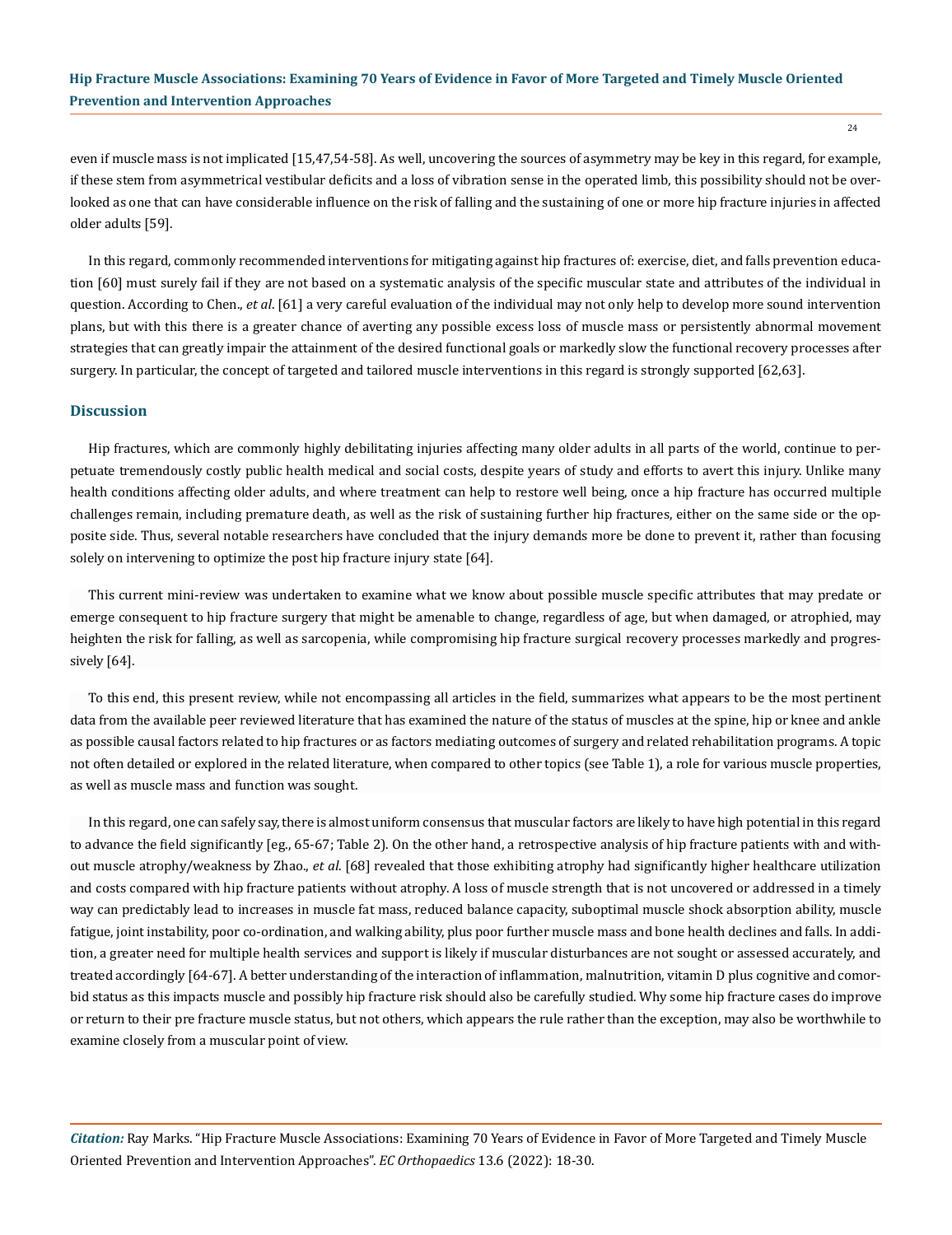In short, as proposed in figure 1, it is appears that efforts to preserve muscle mass and foster optimal muscle function across the lifespan is likely to offer more protection against hip fractures in later life, than not. Moreover, even if these injuries occur, the presence of a sound muscular system is likely to allow for more rapid recovery and desired outcomes than not, as well as bone health. However, emergent deficits in muscle mass and structure as well as function over time that may stem from multiple factors, and possible muscle fatigue damage and axial compressive forces generated by muscle [77,78], clearly warrants discovery sooner rather than later in the individual case. Indeed, what will work best to assist an older vulnerable adult to prevent an injuries hip fracture, may be quite unique, and may not work in another case, thus reliance on large scale trials that provide average outcomes at best may surely fail to capture what is needed and why to the same degree for an individual older adult if compared to careful case studies using single sample research designs and continuous as well as comprehensive muscular associated assessments over time.

To advance this line of inquiry, shortcomings and/or issues needing future attention include, but are not limited to examining the impact of the following on hip fracture risk and outcomes:

- Nutritional status and therapy
- Specific muscle enhancement and delivery methods
- Sampling strategies, sample size, and attrition
- Age, body mass, fracture and operation type, pre existing health status, and gender variations
- Nature of the hip fracture injury mechanism/its severity/extent
- Co-occurring chronic diseases and impaired balance and coordination
- The almost exclusive use of subjective, un validated, or possible unreliable outcome measurements
- The use/nature of any ongoing co-interventions
- Discrepant and poorly documented intervention protocols
- Wide variations in preventive and rehabilitation approaches [64].

Although every effort has been made in this review to reach an informed and coherent set of conclusions, limitations to the aforementioned ideas clearly include, the nature of the review, the failure to examine the quality of the most predominant studies, the use of a limited number of data bases, and possible omission of salient papers. However, the predominant discourse does not refute a very key role for sarcopenia as a major determinant of hip fragility fractures that warrants immediate attention, among others.

In this regard, and until more research emerges, the key themes presently examined do appear to favour a role for heightened hip fracture preventive efforts rather than focusing on post hip fracture interventions almost exclusively. Moreover, in recognition of the possible role muscular factors may play in fostering both hip fracture risk and the ensuing hip fracture injury outcomes where they occur, efforts to target at risk adults, especially those with one or more chronic health conditions [69] who may also exhibit multiple neuromuscular deficits, early on are generally more favoured than not. In addition, older adults with a low body mass [76] and low income [70], and those residing in institutions [71,72] who may be malnourished and experience sarcopenia might be targeted, in particular. Men too appear increasingly vulnerable to hip fracture and should probably not be neglected as a subgroup even though more women in general appear to incure hip fractures than men [73]. As such, young adults everywhere should be apprised of their risk for a later life hip

*Citation:* Ray Marks. "Hip Fracture Muscle Associations: Examining 70 Years of Evidence in Favor of More Targeted and Timely Muscle Oriented Prevention and Intervention Approaches". *EC Orthopaedics* 13.6 (2022): 18-30.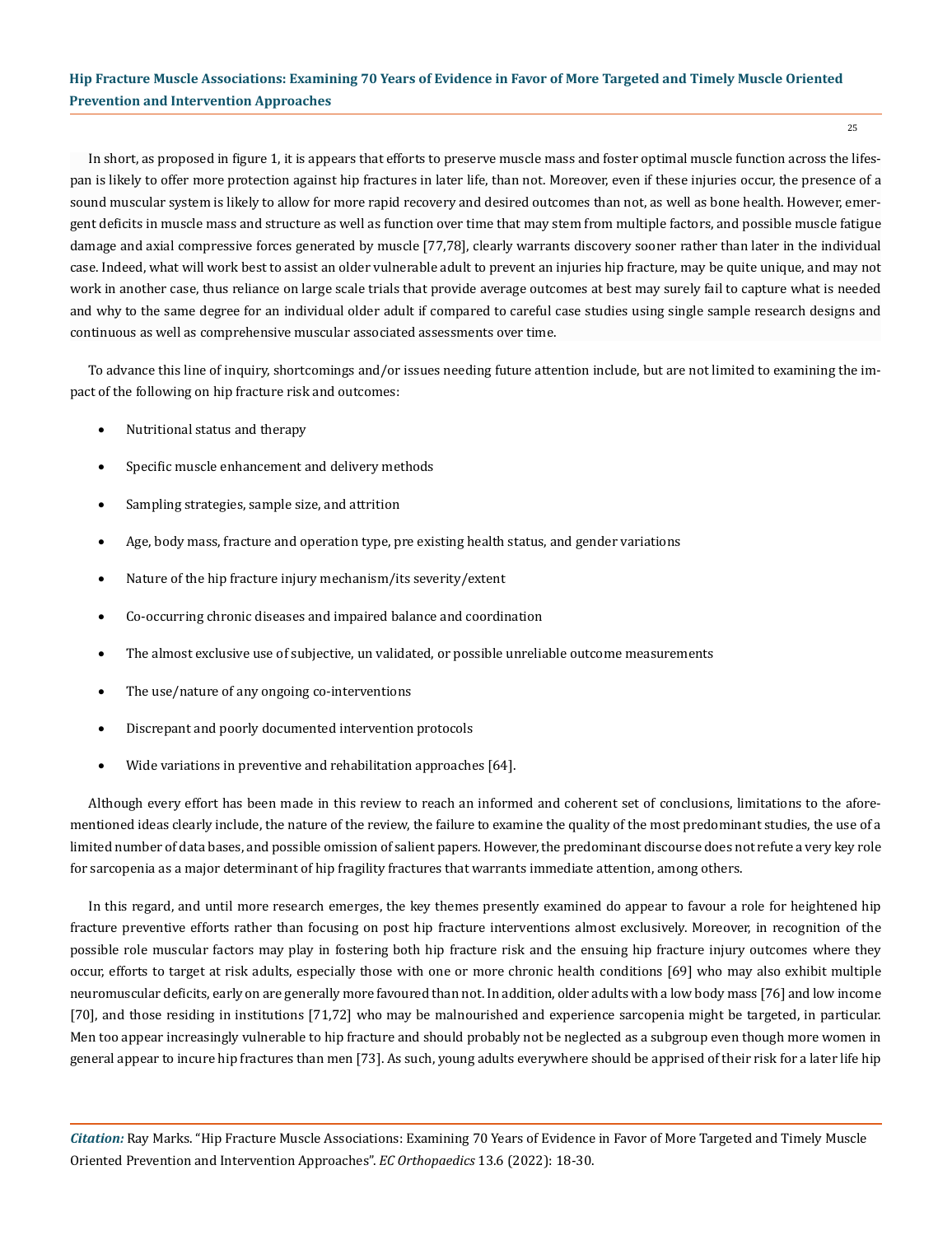fracture and its disability and be strongly encouraged to lead an active and healthy lifestyle [74] in light of the many observed post hip fracture muscle recovery challenges, even in the face of optimal and successful surgery [75].

#### **Conclusion**

This overview of the long history of efforts to better understand the etiology of hip fractures through a muscular lens seems to have revealed some highly valuable insights and leads us to conclude the following:

- 1. Hip fractures remain devastating injuries common among older population and injuries that are possibly rising in prevalence, and possibly even severity, as numbers of frail elders increase.
- 2. A multifaceted injury that is challenging to address uniformly, hip fractures appears to be strongly influenced, as well as a predictor of muscle changes as a result of one or more intersecting muscular factors.
- 3. Efforts to advance hip fracture prevention, a public health imperative of enormous importance, will tend to fail or remain suboptimal in our view if these focus solely on generic recommendations to exercise or alter the home environment without examining the multiple converging features of the aging muscular system that may require individualized interventions, and expert guidance, rather than compliance with generic exercises alone.
- 4. How emotions, stress, pain, social circumstances, living conditions, medication, food security and chronic health conditions interact or intersect to produce or perpetuate sarcopenia, plus an increased risk for falling, and suboptimal recovery post hip fracture in both femoral neck and inter-trochanteric fractures types, which is poorly studied, warrants more insightful attention.

In the interim, based on the past research of the hip fracture population over the last 70 years, muscle does appear to have emerged as a highly salient, but possibly overlooked modifiable hip fracture determinant, regardless of whether this is intrinsically or extrinsically derived, and deserves investments and prompt attention in both clinical research and practice realms.

# **Bibliography**

- 1. Xu BY., *et al*[. "Predictors of poor functional outcomes and mortality in patients with hip fracture: a systematic review".](https://pubmed.ncbi.nlm.nih.gov/31775693/) *BMC Musculo[skeletal Disorders](https://pubmed.ncbi.nlm.nih.gov/31775693/)* 20.1 (2019): 568.
- 2. Calvani R., *et al*[. "Pre-hospital dietary intake correlates with muscle mass at the time of fracture in older hip-fractured patients".](https://pubmed.ncbi.nlm.nih.gov/25477815/) *Fron[tiers in Aging Neuroscience](https://pubmed.ncbi.nlm.nih.gov/25477815/)* 6 (2014): 269.
- 3. [Alexiou KI. "Quality of life and psychological consequences in elderly patients after a hip fracture: a review".](https://pubmed.ncbi.nlm.nih.gov/29416322/) *Clinical Interventions in Aging* [13 \(2018\): 143-150.](https://pubmed.ncbi.nlm.nih.gov/29416322/)
- 4. [Veronese N and S Maggi. "Epidemiology and social costs of hip fracture".](https://pubmed.ncbi.nlm.nih.gov/29699731/) *Injury* 49.8 (2018): 1458-1460.
- 5. Youm T., *et al*[. "Do all hip fractures result from a fall?".](https://pubmed.ncbi.nlm.nih.gov/10195844/) *American Journal of Orthopedics* 28.3 (1999): 190-194.
- 6. Malkov S., *et al*[. "Hip fractures risk in older men and women associated with DXA-derived measures of thigh subcutaneous fat thick](https://pubmed.ncbi.nlm.nih.gov/25644748/)[ness, cross-sectional muscle area, and muscle density".](https://pubmed.ncbi.nlm.nih.gov/25644748/) *Journal of Bone and Mineral Research* 30.8 (2015): 1414-1421.
- 7. [Cummings SR and MC Nevitt. "A hypothesis: the causes of hip fractures".](https://academic.oup.com/geronj/article-pdf/44/4/M107/1657606/44-4-M107.pdf) *Journal of Gerontology* 44.5 (1989): M107-M111.

*Citation:* Ray Marks. "Hip Fracture Muscle Associations: Examining 70 Years of Evidence in Favor of More Targeted and Timely Muscle Oriented Prevention and Intervention Approaches". *EC Orthopaedics* 13.6 (2022): 18-30.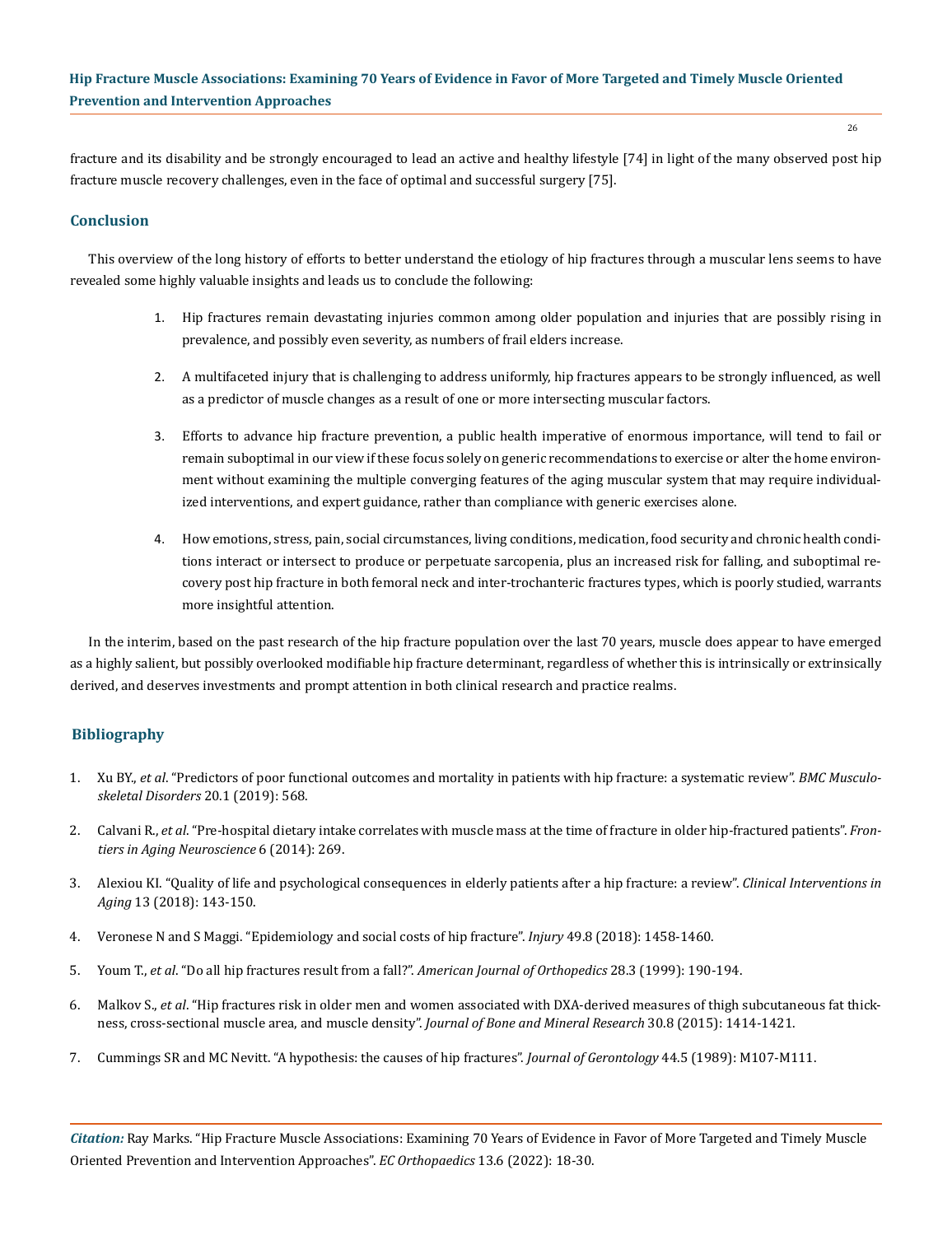- 27
- 8. Pocock N., *et al*[. "Muscle strength, physical fitness, and weight but not age predict femoral neck bone mass".](https://pubmed.ncbi.nlm.nih.gov/2763880/) *Journal of Bone and Mineral Research* [4.3 \(1989\): 441-448.](https://pubmed.ncbi.nlm.nih.gov/2763880/)
- 9. Kramer IF., *et al*[. "Extensive type II muscle fiber atrophy in elderly female hip fracture patients".](https://pubmed.ncbi.nlm.nih.gov/28329045/) *Journals of Gerontology Series A: Bio[medical Sciences and Medical Sciences](https://pubmed.ncbi.nlm.nih.gov/28329045/)* 72.10 (2017): 1369-1375.
- 10. Marzetti E., *et al*[. "Serum levels of C-terminal agrin fragment \(CAF\) are associated with sarcopenia in older hip fractured patients".](https://pubmed.ncbi.nlm.nih.gov/25304331/)  *[Experimental Gerontology](https://pubmed.ncbi.nlm.nih.gov/25304331/)* 60 (2014): 79-82.
- 11. Amarilla-Donoso FJ., *et al*[. "Quality of life after hip fracture: a 12-month prospective study".](https://pubmed.ncbi.nlm.nih.gov/32587793/) *Peer Journal* 8 (2020): e9215.
- 12. Chen FP., *et al*[. "Risk factors and quality of life for the occurrence of hip fracture in postmenopausal women".](https://pubmed.ncbi.nlm.nih.gov/30080660/) *Biomedical Journal* 41.3 [\(2018\): 202-208.](https://pubmed.ncbi.nlm.nih.gov/30080660/)
- 13. Voshaar RC., *et al*[. "Fear of falling more important than pain and depression for functional recovery after surgery for hip fracture in](file:///F:/Not%20Uploaded/ECOR/ECOR-22-MRW-141/Fear%20of%20falling%20more%20important%20than%20pain%20and%20depression%20for%20functional%20recovery%20after%20surgery%20for%20hip%20fracture%20in%20older%20people)  older people". *[Psychological Medicine](file:///F:/Not%20Uploaded/ECOR/ECOR-22-MRW-141/Fear%20of%20falling%20more%20important%20than%20pain%20and%20depression%20for%20functional%20recovery%20after%20surgery%20for%20hip%20fracture%20in%20older%20people)* 36.11 (2006): 1635-1645.
- 14. Jo S., *et al*[. "Comparison of balance, proprioception and skeletal muscle mass in total hip replacement patients with and without frac](https://www.ncbi.nlm.nih.gov/pmc/articles/PMC5256335/)ture: a pilot study". *[Annals of Rehabilitation Medicine](https://www.ncbi.nlm.nih.gov/pmc/articles/PMC5256335/)* 40,6 (2016): 1064-1070.
- 15. Portegijs E., *et al*[. "Leg extension power deficit and mobility limitation in women recovering from hip fracture".](https://pubmed.ncbi.nlm.nih.gov/18303470/) *American Journal of [Physical Medicine and Rehabilitation](https://pubmed.ncbi.nlm.nih.gov/18303470/)* 87.5 (2008): 363-370.
- 16. Hida T., *et al*[. "High prevalence of sarcopenia and reduced leg muscle mass in Japanese patients immediately after a hip fracture".](https://pubmed.ncbi.nlm.nih.gov/22816427/)  *[Geriatrics and Gerontology international](https://pubmed.ncbi.nlm.nih.gov/22816427/)* 13.2 (2013): 413-420.
- 17. Aniansson A., *et al*[. "Impaired muscle function with aging. A background factor in the incidence of fractures of the proximal end of the](https://pubmed.ncbi.nlm.nih.gov/6499311/)  femur". *[Clinical Orthopaedics and Related Research](https://pubmed.ncbi.nlm.nih.gov/6499311/)* 191 (1984): 193-201.
- 18. Boutin RD., *et al*[. "CT of patients with hip fracture: muscle size and attenuation help predict mortality".](https://pubmed.ncbi.nlm.nih.gov/28267356/) *AJR American Journal of Roentgenology* [208.6 \(2017\): W208.](https://pubmed.ncbi.nlm.nih.gov/28267356/)
- 19. Chi AS., *et al*[. "Prevalence and pattern of gluteus medius and minimus tendon pathology and muscle atrophy in older individuals using](https://link.springer.com/article/10.1007/s00256-015-2220-7)  MRI". *Skeletal Radiology* [44.12 \(2015\): 1727-1733.](https://link.springer.com/article/10.1007/s00256-015-2220-7)
- 20. Erinç S., *et al*[. "Association of abductor hip muscle atrophy with fall-related proximal femur fractures in the elderly".](https://pubmed.ncbi.nlm.nih.gov/32434716/) *Injury* 51.7 [\(2020\): 1626-1633.](https://pubmed.ncbi.nlm.nih.gov/32434716/)
- 21. LeBoff MS., *et al*[. "Vitamin D-deficiency and post-fracture changes in lower extremity function and falls in women with hip fractures".](https://pubmed.ncbi.nlm.nih.gov/18373057/)  *[Osteoporosis International](https://pubmed.ncbi.nlm.nih.gov/18373057/)* 19.9 (2008): 1283-1290.
- 22. Terracciano C., *et al*[. "Differential features of muscle fiber atrophy in osteoporosis and osteoarthritis".](https://pubmed.ncbi.nlm.nih.gov/22535191/) *Osteoporosis International* 24.3 [\(2013\): 1095-1100.](https://pubmed.ncbi.nlm.nih.gov/22535191/)
- 23. Malafarina V., *et al*[. "Effectiveness of nutritional supplementation on sarcopenia and recovery in hip fracture patients. A multi-centre](https://pubmed.ncbi.nlm.nih.gov/28539168/)  randomized trial". *Maturitas* [101 \(2017\): 42-50.](https://pubmed.ncbi.nlm.nih.gov/28539168/)
- 24. Curtis E., *et al*[. "Determinants of muscle and bone aging".](https://www.ncbi.nlm.nih.gov/pmc/articles/PMC4530476/) *Journal of Cellular Physiology* 230.11 (2015): 2618-2625.
- 25. [Kiyoshige Y and E Watanabe. "Fatty degeneration of gluteus minimus muscle as a predictor of falls".](https://pubmed.ncbi.nlm.nih.gov/25440137/) *Archives of Gerontology and Geriatrics* [60.1 \(2015\): 59-61.](https://pubmed.ncbi.nlm.nih.gov/25440137/)
- 26. Gonzalez-Crespo MR., *et al*[. "Muscle dysfunction in elderly individuals with hip fracture".](https://pubmed.ncbi.nlm.nih.gov/10529145/) *The Journal of Rheumatology* 26,10 (1999): [2229-2232.](https://pubmed.ncbi.nlm.nih.gov/10529145/)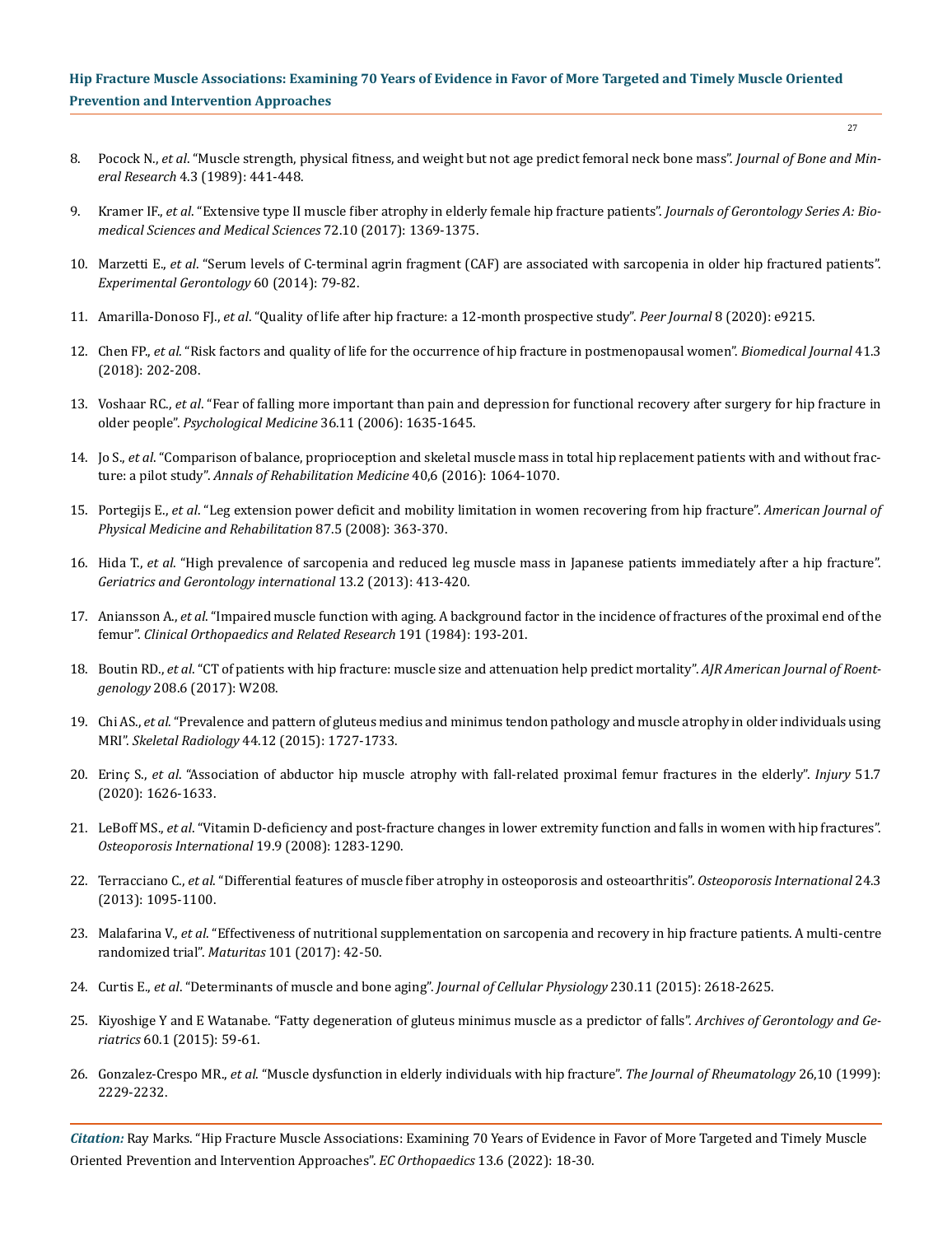- 28
- 27. Bean N., *et al*[. "Habitus and hip fracture revisited: skeletal size, strength and cognition rather than thinness?"](https://pubmed.ncbi.nlm.nih.gov/8588536/) *Age Ageing* 24 (1995): [481-484.](https://pubmed.ncbi.nlm.nih.gov/8588536/)
- 28. Farmer ME., *et al*[. "Anthropometric indicators and hip fracture. The NHANES I epidemiologic follow-up study".](https://pubmed.ncbi.nlm.nih.gov/2909610/) *Journal of the American [Geriatric Society](https://pubmed.ncbi.nlm.nih.gov/2909610/)* 37 (1989): 9-16.
- 29. Luukinen H., *et al*[. "Factors predicting fractures during falling impacts among home-dwelling older adults".](https://pubmed.ncbi.nlm.nih.gov/9361654/) *Journal of the American Geriatric Society* [45 \(1997\): 1302-1309.](https://pubmed.ncbi.nlm.nih.gov/9361654/)
- 30. Cooper C., *et al*[. "Physical activity, muscle strength, and calcium intake in fracture of the proximal femur in Britain".](https://pubmed.ncbi.nlm.nih.gov/3147008/) *British Medical Journal* [297 \(1988\): 1443-1446.](https://pubmed.ncbi.nlm.nih.gov/3147008/)
- 31. [Birge SJ. "Osteoporosis and hip fracture".](https://pubmed.ncbi.nlm.nih.gov/8443741/) *Clinics in Geriatric Medicine* 9 (1993): 69-86.
- 32. Nielson Carrie M., *et al*[. "Trochanteric soft tissue thickness and hip fracture in older men".](https://pubmed.ncbi.nlm.nih.gov/19017753/) *The Journal of Clinical Endocrinology and Metabolism* [94.2 \(2009\): 491-496.](https://pubmed.ncbi.nlm.nih.gov/19017753/)
- 33. [Slemenda C. "Prevention of hip fractures: risk factor modification".](https://pubmed.ncbi.nlm.nih.gov/9302898/) *American Journal of Medicine* 103 (1997): 65S-73S.
- 34. Dargent-Molina P., *et al*[. "Separate and combined value of bone mass and gait speed measurements in screening for hip fracture risk:](https://pubmed.ncbi.nlm.nih.gov/10367048/)  [results from the EPIDOS study".](https://pubmed.ncbi.nlm.nih.gov/10367048/) *Osteoporosis International* (1999): 188-192.
- 35. Nguyen ND., *et al*[. "Identification of high -risk individuals for hip fracture: a 14-year prospective study".](https://www.ncbi.nlm.nih.gov/pmc/articles/PMC2954961/) *Journal of Bone and Mineral Research* [20 \(2005\): 1921-1928.](https://www.ncbi.nlm.nih.gov/pmc/articles/PMC2954961/)
- 36. Wang L., *et al*[. "Muscle density is an independent risk factor of second hip fracture: a prospective cohort study".](https://pubmed.ncbi.nlm.nih.gov/35429146/) *Journal of Cachexia, [Sarcopenia and Muscle](https://pubmed.ncbi.nlm.nih.gov/35429146/)* (2022).
- 37. Wilson RT., *et al*[. "Hip fracture risk among community-dwelling elderly people in the United States: a prospective study of physical,](https://www.ncbi.nlm.nih.gov/pmc/articles/PMC1483878/)  [cognitive, and socioeconomic indicators".](https://www.ncbi.nlm.nih.gov/pmc/articles/PMC1483878/) *American Journal of Public Health* 96 (2006): 1210-1218.
- 38. Mühlberg A., *et al*[. "Three-dimensional distribution of muscle and adipose tissue of the thigh at CT: association with acute hip frac](https://pubmed.ncbi.nlm.nih.gov/30457478/)ture". *Radiology* [290.2 \(2019\): 426-434.](https://pubmed.ncbi.nlm.nih.gov/30457478/)
- 39. Di Monaco M., *et al*[. "Muscle mass and functional recovery in men with hip fracture".](https://pubmed.ncbi.nlm.nih.gov/17885314/) *American Journal of Physical Medicine and Rehabilitation* [86.10 \(2007\): 818-825.](https://pubmed.ncbi.nlm.nih.gov/17885314/)
- 40. Scimeca M., *et al*[. "Vitamin D receptor in muscle atrophy of elderly patients: a key element of osteoporosis-sarcopenia connection".](https://pubmed.ncbi.nlm.nih.gov/30574409/)  *[Aging and Disease](https://pubmed.ncbi.nlm.nih.gov/30574409/)* 9.6 (2018): 952.
- 41. Marzetti E., *et al*[. "Association between myocyte quality control signaling and sarcopenia in old hip-fractured patients: results from](https://pubmed.ncbi.nlm.nih.gov/27064052/)  [the Sarcopenia in HIp Frac Ture \(SHIFT\) exploratory study".](https://pubmed.ncbi.nlm.nih.gov/27064052/) *Experimental Gerontology* 80 (2016): 1-5.
- 42. Groenendijk I., *et al*[. "Hip fracture patients in geriatric rehabilitation show poor nutritional status, dietary intake and muscle health".](https://www.ncbi.nlm.nih.gov/pmc/articles/PMC7551784/)  *Nutrients* [12.9 \(2020\): 2528.](https://www.ncbi.nlm.nih.gov/pmc/articles/PMC7551784/)
- 43. Pham HM., *et al*[. "Contribution of Quadriceps Weakness to Fragility Fracture: A Prospective Study".](https://pubmed.ncbi.nlm.nih.gov/26174768/) *Journal of Bone and Mineral Re[search: the Official Journal of the American Society for Bone and Mineral Research](https://pubmed.ncbi.nlm.nih.gov/26174768/)* 31.1 (2016): 208-214.
- 44. Stasi S., *et al*[. "Association between abductor muscle strength and functional outcomes in hip-fractured patients: a cross-sectional](https://www.ncbi.nlm.nih.gov/pmc/articles/PMC6313036/)  study". *[Journal of Musculoskeletal and Neuronal Interactions](https://www.ncbi.nlm.nih.gov/pmc/articles/PMC6313036/)* 18.4 (2018): 530-542.
- 45. Visser M., *et al*[. "Change in muscle mass and muscle strength after a hip fracture: relationship to mobility recovery".](https://pubmed.ncbi.nlm.nih.gov/10952365/) *The Journals of [Gerontology. Series A, Biological Sciences and Medical Sciences](https://pubmed.ncbi.nlm.nih.gov/10952365/)* 55.8 (2000): M434-440.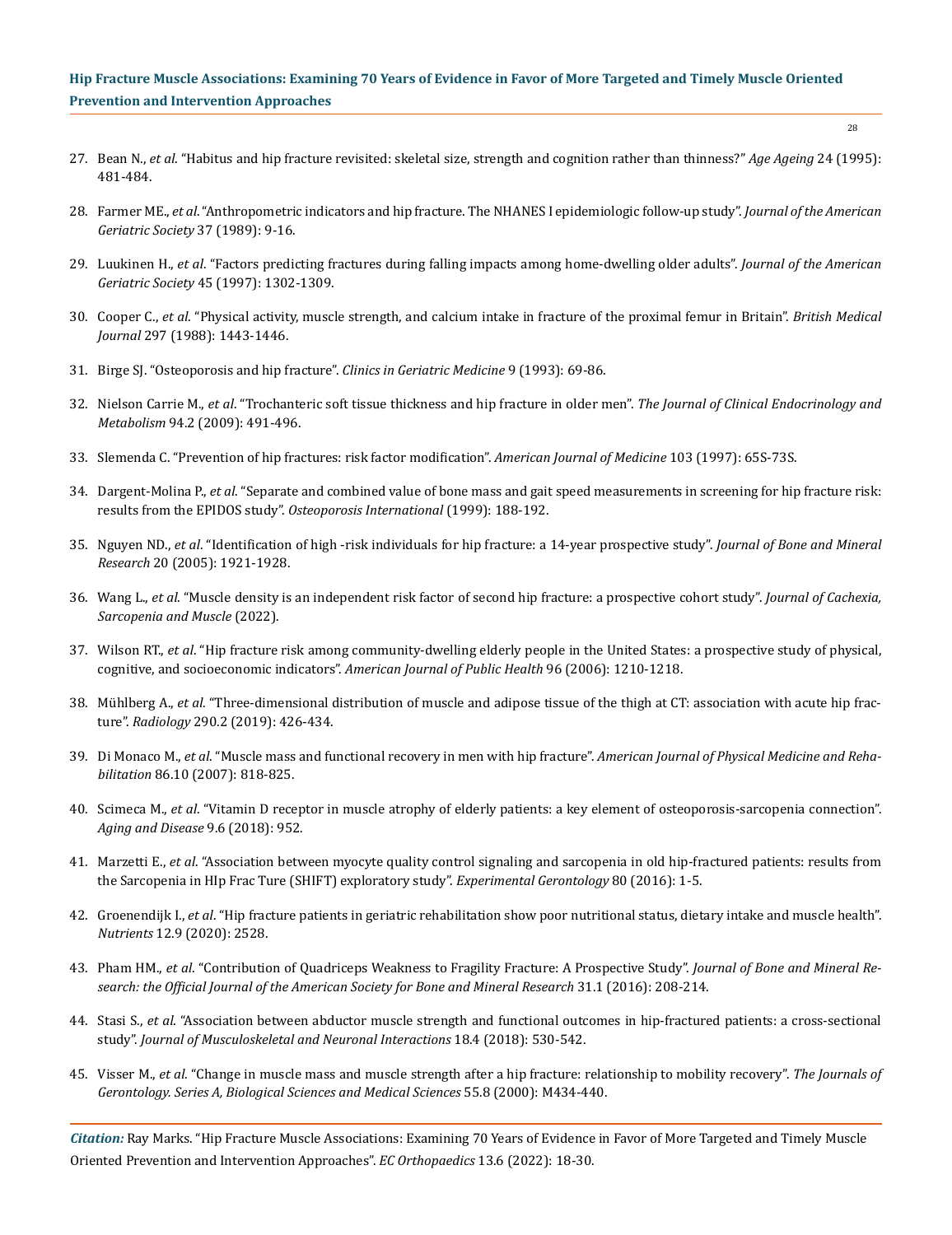29

- 46. Pérez-Rodríguez P., *et al*[. "Handgrip strength predicts 1-year functional recovery and mortality in hip fracture patients".](https://www.researchgate.net/publication/344306882_Handgrip_strength_predicts_1-year_functional_recovery_and_mortality_in_hip_fracture_patients) *Maturitas* [141 \(2020\): 20-25.](https://www.researchgate.net/publication/344306882_Handgrip_strength_predicts_1-year_functional_recovery_and_mortality_in_hip_fracture_patients)
- 47. Yoo JI., *et al*[. "Malnutrition and chronic inflammation as risk factors for sarcopenia in elderly patients with hip fracture".](https://pubmed.ncbi.nlm.nih.gov/29737798/) *Asia Pacific [Journal of Clinical Nutrition](https://pubmed.ncbi.nlm.nih.gov/29737798/)* 27.3 (2018): 527-532.
- 48. [Hedström M. "Hip fracture patients, a group of frail elderly people with low bone mineral density, muscle mass and IGF-I levels".](https://www.semanticscholar.org/paper/Hip-fracture-patients%2C-a-group-of-frail-elderly-low-Hedstr%C3%B6m/292561f801b4f9543d2f62fe70ff94b930d9baa2) *Acta [Physiologica Scandinavica](https://www.semanticscholar.org/paper/Hip-fracture-patients%2C-a-group-of-frail-elderly-low-Hedstr%C3%B6m/292561f801b4f9543d2f62fe70ff94b930d9baa2)* 167.4 (1999): 347-350.
- 49. Elhakeem A., *et al*[. "Lean mass and lower limb muscle function in relation to hip strength, geometry and fracture risk indices in](https://pubmed.ncbi.nlm.nih.gov/30552442/)  [community-dwelling older women".](https://pubmed.ncbi.nlm.nih.gov/30552442/) *Osteoporosis International* 30.1 (2019): 211-220.
- 50. [Oliveira A and C Vaz. "The role of sarcopenia in the risk of osteoporotic hip fracture".](https://pubmed.ncbi.nlm.nih.gov/25912213/) *Clinical Rheumatology* 34.10 (2015): 1673-1680.
- 51. Hatta T., *et al*[. "Lower-limb asymmetries in early and late middle age".](https://www.mdpi.com/2077-0383/11/2/360/pdf) *Laterality* 10.3 (2005): 267-277.
- 52. McGrath R., *et al*[. "The associations of handgrip strength and leg extension power asymmetry on incident recurrent falls and fractures](https://pubmed.ncbi.nlm.nih.gov/33978154/)  in older men". *[The Journals of Gerontology. Series A, Biological Sciences and Medical Sciences](https://pubmed.ncbi.nlm.nih.gov/33978154/)* 76.9 (2021): e221-e227.
- 53. Briggs RA., *et al*[. "Asymmetries identified in sit-to-stand task explain physical function after hip fracture".](https://pubmed.ncbi.nlm.nih.gov/28252470/) *Journal of Geriatric Physical Therapy* [41.4 \(2018\): 210-217.](https://pubmed.ncbi.nlm.nih.gov/28252470/)
- 54. Jung SY., *et al.* ["Comparative analysis of preoperative and postoperative muscle mass around hip joint by computed tomography in](https://pubmed.ncbi.nlm.nih.gov/35355628/)  [patients with hip fracture".](https://pubmed.ncbi.nlm.nih.gov/35355628/) *Hip and Pelvis* 34.1 (2022): 10.
- 55. [Marks R. "Hip flexor and knee extensor muscle strength characteristics of community-dwelling women with recent hip fractures: a](https://www.longdom.org/abstract/hip-flexor-and-knee-extensor-muscle-strength-characteristics-of-community-dwelling-women-with-recent-hip-fractures-a-cas-39484.html)  [case study of extent of persistent inter and intra-limb strength assymetries".](https://www.longdom.org/abstract/hip-flexor-and-knee-extensor-muscle-strength-characteristics-of-community-dwelling-women-with-recent-hip-fractures-a-cas-39484.html) *Orthopedic Muscular Systems* 3.174 (2014): 2161-0533.
- 56. [Marks R. "Leg strength and hip fracture morbidity-results of 4 separate case studies".](https://www.worldscientific.com/doi/10.1142/S0218957705001618) *Journal of Musculoskeletal Research* 9.04 (2005): [183-194.](https://www.worldscientific.com/doi/10.1142/S0218957705001618)
- 57. Briggs RA., *et al*[. "High-intensity multimodal resistance training improves muscle function, symmetry during a sit-to-stand task, and](https://pubmed.ncbi.nlm.nih.gov/29484358/)  physical function following hip fracture". *[The Journal of Nutrition, Health and Aging](https://pubmed.ncbi.nlm.nih.gov/29484358/)* 22.3 (2018): 431-438.
- 58. Miller RR., *et al*[. "Association between interleukin-6 and lower extremity function after hip fracture--the role of muscle mass and](https://pubmed.ncbi.nlm.nih.gov/18410321/)  strength". *[Journal of the American Geriatrics Society](https://pubmed.ncbi.nlm.nih.gov/18410321/)* 56.6 (2008): 1050-1056.
- 59. Kristinsdottir EK., *et al.* ["Asymmetric vestibular function in the elderly might be a significant contributor to hip fractures".](https://pubmed.ncbi.nlm.nih.gov/10853718/) *Scandina[vian Journal of Rehabilitation Medicine](https://pubmed.ncbi.nlm.nih.gov/10853718/)* 32.2 (2000): 56-60.
- 60. Ekinci O., *et al*[. "Effect of calcium β‐hydroxy‐β‐methylbutyrate \(CaHMB\), vitamin D, and protein supplementation on postoperative](https://pubmed.ncbi.nlm.nih.gov/26965178/)  [immobilization in malnourished older adult patients with hip fracture: a randomized controlled study".](https://pubmed.ncbi.nlm.nih.gov/26965178/) *Nutrition in Clinical Practice* [31.6 \(2016\): 829-835.](https://pubmed.ncbi.nlm.nih.gov/26965178/)
- 61. Chen YP., *et al*[. "Loss of skeletal muscle mass can be predicted by sarcopenia and reflects poor functional recovery at one year after](https://pubmed.ncbi.nlm.nih.gov/34404509/)  [surgery for geriatric hip fractures".](https://pubmed.ncbi.nlm.nih.gov/34404509/) *Injury* 52.11 (2021): 3446-3452.
- 62. [Amphansap T and L Nitiwarangkul. "One-year mortality rate after osteoporotic hip fractures and associated risk factors in Police](https://www.sciencedirect.com/science/article/pii/S2405525515000072)  General Hospital". *[Osteoporosis and Sarcopenia](https://www.sciencedirect.com/science/article/pii/S2405525515000072)* 1.1 (2015): 75-79.
- 63. Segev-Jacubovski O., *et al.* ["Functional ability, participation, and health-related quality of life after hip fracture".](https://pubmed.ncbi.nlm.nih.gov/30182798/) *OTJR: Occupation, [Participation and Health](https://pubmed.ncbi.nlm.nih.gov/30182798/)* 39.1 (2019): 41-47.